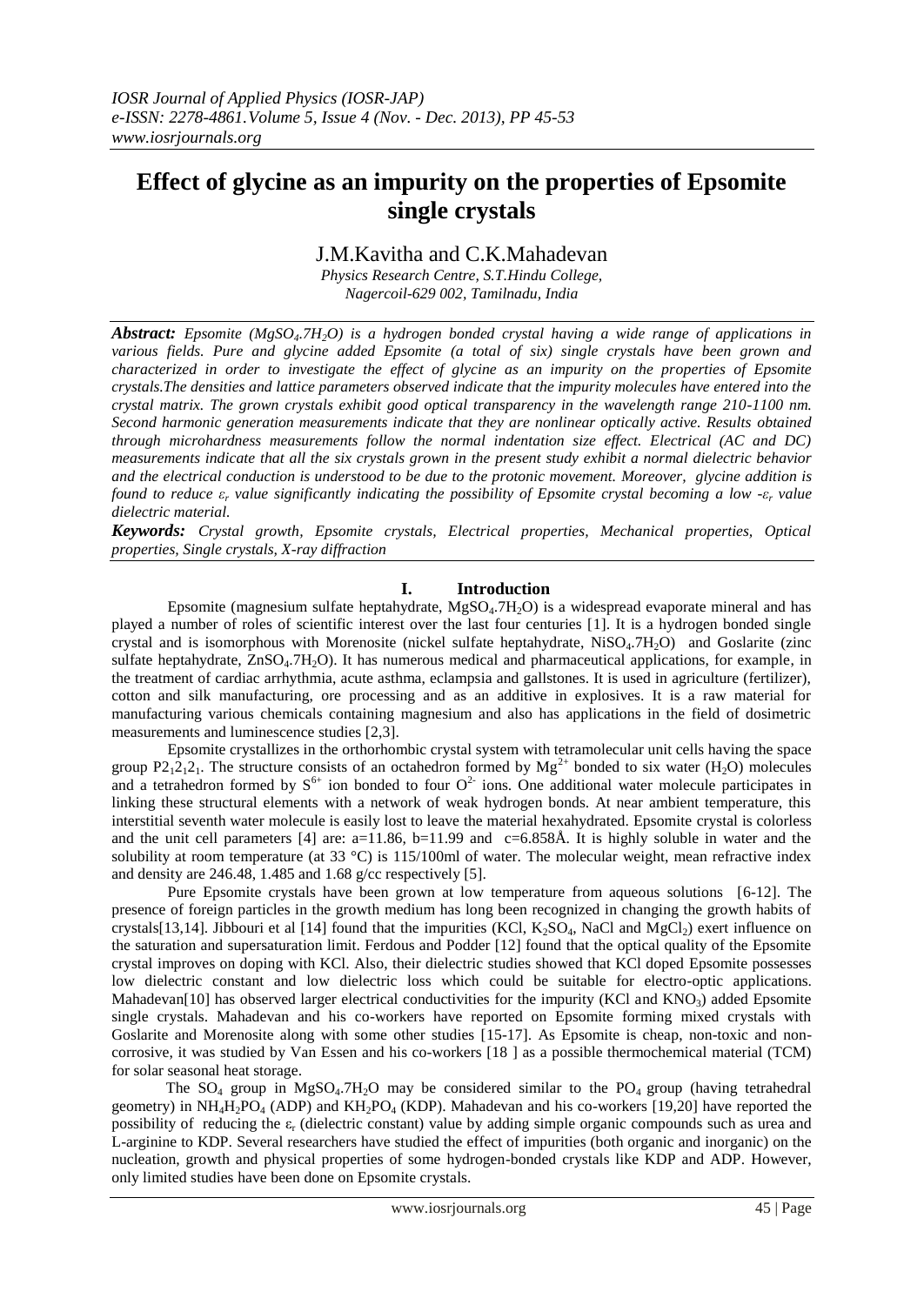In the present study, aiming at discovering new useful materials, we have grown Epsomite (MSH) single crystals by the free evaporation method and investigated the effect of glycine (a simple and interesting amino acid) as an impurity (added in the Epsomite solution used for the growth of single crystals) with impurity concentration ranging from 2000- 10000 ppm (i.e. 0.2 - 1.0 mol%) on the properties of Epsomite. Six crystals (in total) were grown and characterized structurally, chemically, optically, mechanically and electrically. Results obtained are herein reported and discussed.

### **II.Experimental Details**

## **2.1. Crystal growth**

Analytical Reagent (AR) grade samples (without further purification) of MgSO<sub>4</sub>.7H<sub>2</sub>O and glycine along with double distilled water were used for the growth of single crystals. Aqueous solution of the required salt (pure or glycine doped) was prepared at a supersaturated concentration and allowed to equilibrate at the desired temperature in a nucleation cell (corning glass vessel). In the unstirred condition, small crystals appeared in the beginning due to slow evaporation and grew larger in considerable finite time. Defect-free and highly transparent crystals were selected from the above and used for the characterization measurements. In all the crystal growth experiments, the temperature and volume were kept constant respectively at 30°C and 25 ml. Concentration programming was done to get good single crystals by using various supersaturated concentrations between 2.8 and 3.5. Good Epsomite single crystals could be obtained from 3.15 M solution. This concentration was considered for growing the glycine added Epsomite single crystals. Single crystals were grown from pure (MgSO4.7H2O) and five impurity (glycine) added (with impurity concentrations, viz. 0.2, 0.4, 0.6, 0.8 and 1.0 mole %) solutions.

#### **2.2. Characterization**

Flotation method [21,22] was used to determine (within an accuracy of  $\pm 0.008$  g/cc) the density of the grown crystals. Bromoform of density 2.890 g/cc and carbon tetrachloride of density 1.594 g/cc are respectively the denser and rarer liquids used. Fourier transform infrared (FTIR) spectra were recorded for all the six crystals grown by the KBr pellet method in the wave number range  $400-4000$  cm<sup>-1</sup> by employing a SHIMADZU spectrometer. X-ray powder diffraction (PXRD) data were recorded in the 2θ range 10-70 ° using an automated X-ray powder diffractometer (PANalytical) with monochromated Cu K $\alpha$  radiation ( $\lambda$  = 1.54056 Å). The reflections were indexed following the procedures of Lipson and Steeple [23]. Lattice parameters were also determined.

 The UV-Vis-NIR transmittance spectra were recorded for all the six grown crystals (dissolved in water) in the wavelength range 190-1100 nm by using a Lambda-35 spectrophotometer. The second harmonic generation (SHG) test was carried out by theKurtz and Perry method [24] using a Nd-YAG Quanta ray laser (with fundamental radiation of wavelength 1064 nm).Vicker's hardness measurements were carried out using a SHIMADZU HMV2 microhardness tester.

DC electrical conductivity measurements were carried out to an accuracy of  $\pm 2.5\%$  crystals along the cdirection (major growth direction) by the conventional two-probe technique using a million megohm meter at various temperatures ranging from 35-65 °C in a way similar to that followed by Mahadevan and his co-workers [21,22,25]. The above temperature range was considered due to the thermal instability of these crystals beyond about 70 °C. Beyond this temperature, the crystals were found to loose slowly the transparency indicating the slow release of water molecules with increasing temperature. Temperature of the experiment was controlled to an accuracy of  $\pm 1$  °C. Single crystals with high transparency and large surface defect-free (i.e. without any scratch or crack or pit on the surface, tested with a traveling microscope) size ( $>$  3 mm) were selected for the electrical measurements. The extended portions of the crystals were removed completely and the opposite faces were polished and coated with good quality graphite to obtain a good conductive surface layer. The dimensions of the crystals were measured using a traveling microscope (Least count=0.001 cm). The DC conductivity (σ<sub>dc</sub>) of the crystal was calculated using the relation:

$$
\sigma_{dc} = d_{\text{crys}} / (R A_{\text{crys}}) \tag{1}
$$

where R is the measured resistance,  $d_{\text{crys}}$  is the thickness of the sample crystal and  $A_{\text{crys}}$  is the area of the face of the crystal in contact with the electrode.

The capacitance ( $C_{\text{crys}}$ ) and dielectric loss factor (tan $\delta$ ) measurements were carried out to an accuracy of  $\pm$ 2% by the parallel plate capacitor method using an LCR meter (Systronics make) with a fixed frequency of 1kHz at various temperatures ranging from 35-65 °C along the c-direction in a way similar to that followed by Mahadevan and his co-workers [25-27]. The required sample crystals were prepared as in the case of DC conductivity measurements. Here also, the observations were made while cooling the sample crystal and the experimental temperature was controlled to an accuracy of  $\pm 1^{\circ}C$ . Air capacitance ( $C_{air}$ ) was measured only at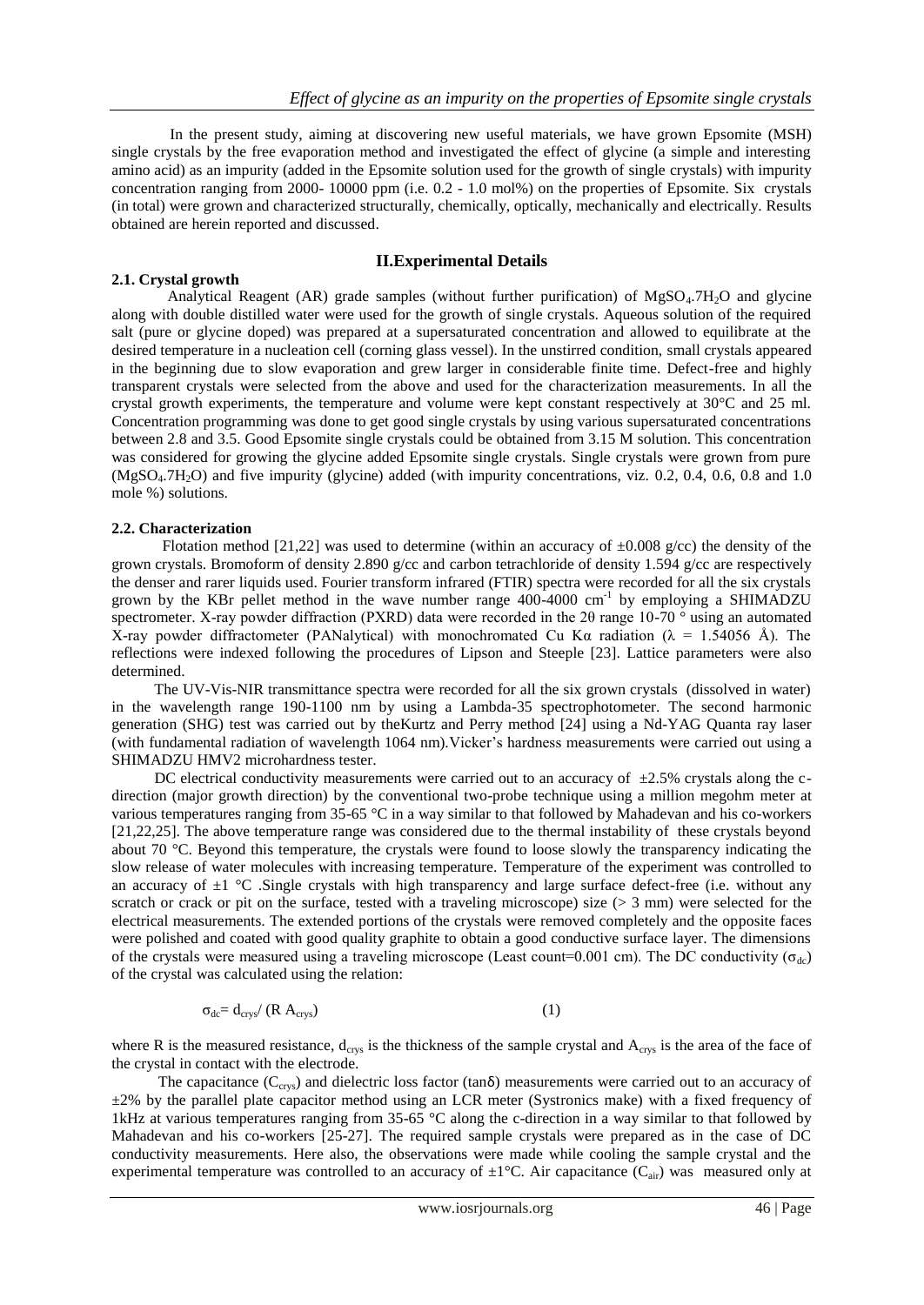the lower temperature considered, as the temperature variation of air capacitance was found to be negligible. As  $A<sub>crys</sub>$  was smaller than the plate area of the cell, the dielectric constant of the crystal  $(\varepsilon_r)$  was calculated using Mahadevan's formula [25,28,29]:

$$
\varepsilon_r = [A_{air}/A_{crys}][[C_{crys} - C_{air}[1 - A_{crys}/A_{air}]]/C_{air}] \qquad (2)
$$

where C<sub>crys</sub> is the capacitance with crystal (including air), C<sub>air</sub> is the capacitance of air and  $A_{air}$  is the area of the electrode. The AC electrical conductivity  $(\sigma_{ac})$  was calculated using the relation:

 $\sigma_{ac} = \varepsilon_0 \varepsilon_r \omega \tan \delta$  (3) where  $\varepsilon_0$  is the permittivity of free space and  $\omega$  is the angular frequency of the applied field.

# **III.Results And Discussion**

#### **3.1. Densities and lattice parameters**

 A photograph of the sample crystals grown is shown in Figure 1. Crystals up to a size of about 2 cm were obtained. All the six crystals grown are found to be stable in normal atmosphere. It was observed that the difference in densities of crystals grown in the same growth cell was very small and negligible. Average densities are given in Table 1. The density value obtained in the present study for pure Epsomite compares well with that reported in the literature. For the glycine added systems, the density decreases when the impurity concentration increases. The density variation shows clearly that the glycine molecules have entered nearly proportionately into the Epsomite crystal matrix as per the glycine concentration considered for the aqueous solution used for the growth of single crystals.



 **Figure 1:Photograph showing the pure and glycine doped Epsomite single crystals grown [From left-Pure Epsomite and 0.2, 0.4, 0.6, 0.8 and 1.0 mole% glycine doped Epsomite]**

| <b>System</b> (with impurity                  | <b>Density</b><br>(g/cc) | Lattice parameters |        |       |                  |
|-----------------------------------------------|--------------------------|--------------------|--------|-------|------------------|
| concentration in the solution,<br>mole $\%$ ) |                          | a(A)               | b(A)   | c(A)  | Volume $(\AA^3)$ |
| Pure Epsomite                                 | 1.668                    | 12.001             | 12.509 | 6.623 | 994.2            |
| Glycine added Epsomite                        |                          |                    |        |       |                  |
| 0.2                                           | 1.664                    | 11.753             | 12.207 | 6.857 | 983.8            |
| 0.4                                           | 1.661                    | 11.816             | 12.263 | 6.773 | 981.4            |
| 0.6                                           | 1.658                    | 11.931             | 12.439 | 6.586 | 977.4            |
| 0.8                                           | 1.655                    | 11.913             | 12.226 | 6.623 | 964.6            |
| 1.0                                           | 1.651                    | 11.925             | 12.247 | 6.586 | 961.9            |

**Table 1: Average densities and lattice parameters observed for the pure and glycine doped Epsomite crystals.**

 The PXRD patterns recorded for the grown crystals are shown in Figure 2. Appearance of strong and sharp peaks confirms the crystalline nature of the grown crystals. The diffraction peaks were indexed for the orthorhombic system. The estimated lattice parameters are given in Table 1. The lattice parameters obtained for the pure Epsomite compare well with that reported in the literature. The change in the lattice volume observed due to glycine addition indicates that the glycine molecules have entered into the Epsomite crystal matrix. Also, it is observed that glycine addition does not distort the crystal structure significantly.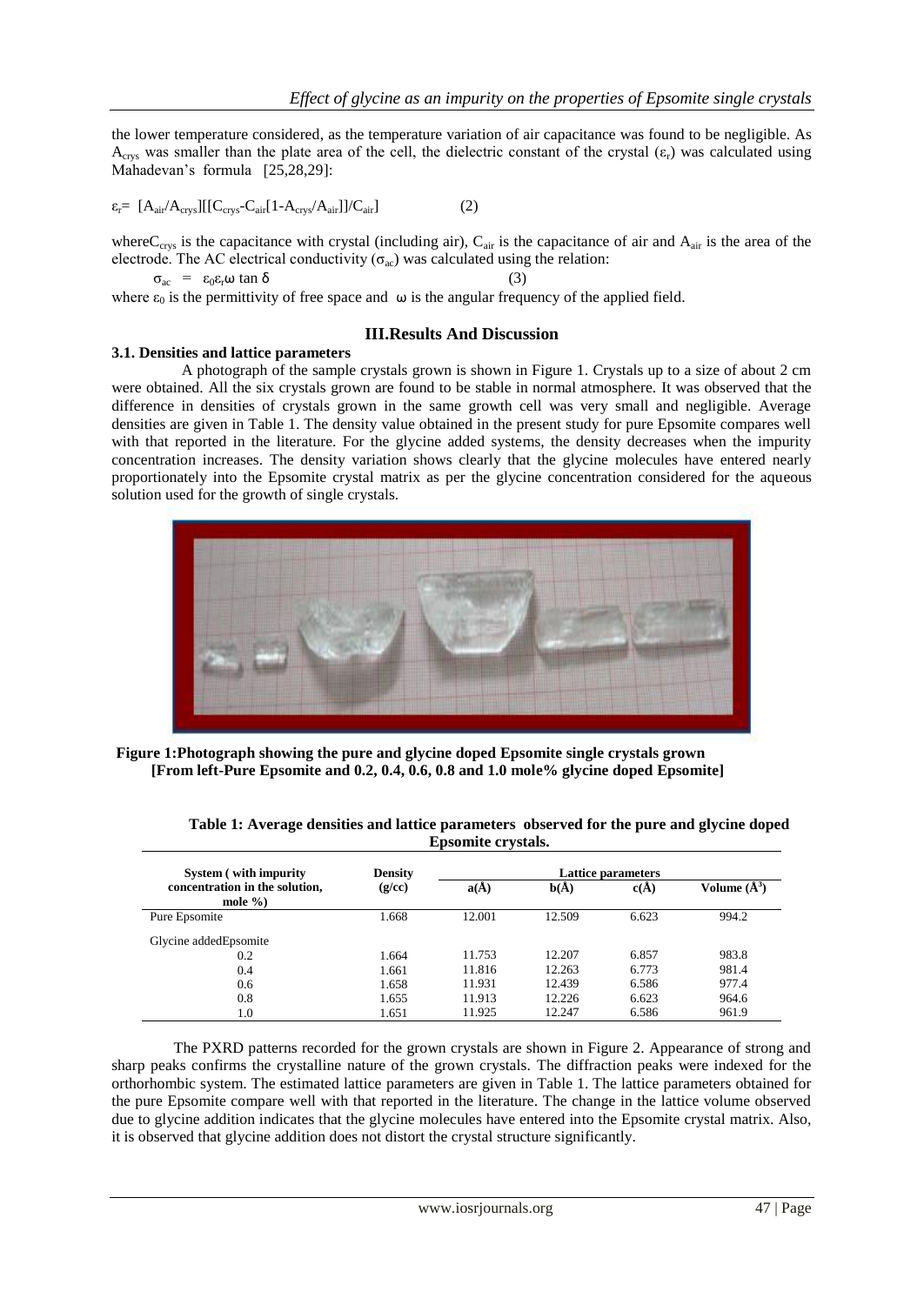

 **Figure 2: The PXRD patterns observed for the pure and glycine doped Epsomite crystals**

# **3.2. FTIR spectra**

 The observed FTIR spectra are shown in Figure 3. Table 2 contains the band assignments. Significant difference could not be observed for the doped crystals. The  $SO_4^2$  ion presents four normal modes in the infrared region : a non-degenerate symmetric bending  $v_1$ , a doubly degenerate symmetric bending  $v_2$ , and two triply degenerate symmetric stretching and bending  $v_3$  and  $v_4$  respectively [1]. Changes in protonation, salvation and metal complexation of  $SO_4^2$  can modify S-O bond length and, consequently, may change the symmetry of the anion (sulfate ion). The change in symmetry leads to a shift in the vibrational bands to different wave numbers and causes the degenerate vibrations to become non-degenerate.



Wave number  $(cm<sup>1</sup>)$ 

**Figure 3: FTIR spectra observed for the pure and glycine doped MgSO4.7H2O crystals**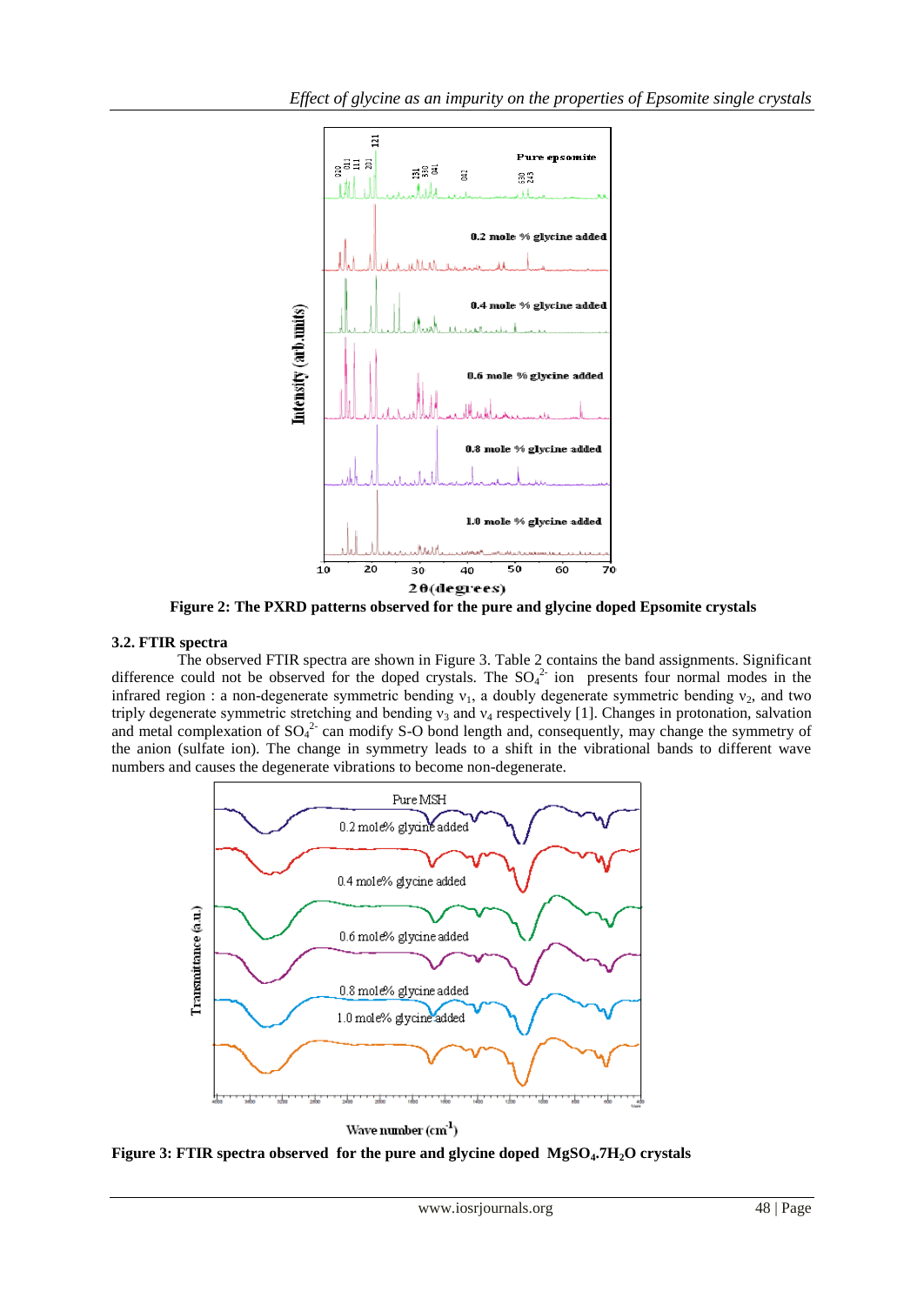| Wave numbers (cm <sup>-1</sup> ) observed for |                                 |                                 |                              |                              |                              | <b>Band assignment</b>                                            |
|-----------------------------------------------|---------------------------------|---------------------------------|------------------------------|------------------------------|------------------------------|-------------------------------------------------------------------|
| <b>Epsomite</b>                               | $0.2$ mole%<br>glycine<br>added | $0.4$ mole%<br>glycine<br>added | $0.6$ mole%<br>glycine added | $0.8$ mole%<br>glycine added | $1.0$ mole%<br>glycine added |                                                                   |
| 3377<br>3319<br>3211                          | 3371<br>3315<br>3200            | 3394                            | 3394                         | 3383<br>3321<br>3211         | 3377<br>3319<br>3209.        | Presence of $H_2O$<br>molecules (free water<br>symmetric stretch) |
| 1670                                          | 1670                            | 1668                            | 1668                         | 1670                         | 1670                         | OH <sub>2</sub> bending mode<br>(asymmetric stretch)              |
| 1454<br>1398                                  | 1454<br>1400                    | 1452<br>1400                    | 1454<br>1400                 | 1452<br>1400                 | 1454<br>1400                 | Combination bond                                                  |
| 1194<br>1113                                  | 1194<br>1113                    | 1192<br>1111                    | 1192<br>1111                 | 1194<br>1113                 | 1194<br>1113                 | $v_3SO_4$ (asymmetric<br>stretch)                                 |
| 752                                           | 752                             | 750                             | 750                          | 750                          | $750\}$                      | $v_4SO_4$ (bending<br>mode)                                       |
| 652<br>606                                    | 652<br>606                      | 650<br>606                      | 650<br>606                   | 652<br>606                   | 652<br>606                   | $v_4SO_4$ (stretching<br>vibration)                               |
| 460<br>430                                    | 445<br>420                      | 450<br>420                      | 445<br>425                   | 450<br>430                   | 450<br>420                   | $H2O$ (bending mode,<br>asymmetric stretch)                       |

# **Table 2: The FTIR spectral (vibrational) band assignments for the pure and glycine doped Epsomite crystals**

The symmetric  $SO_4^2$  stretch  $v_3$  appears at 1194-1111 cm<sup>-1</sup>. The bending modes of  $SO_4^2$  ( $v_4$ ) are positioned at around  $752-750$  and  $652-606$ cm<sup>-1</sup>. The broad envelope around  $3394-3200$  cm<sup>-1</sup> indicates the presence of water and it belongs to free water symmetric stretch. The asymmetric stretch of water has been observed at 1670-1668 cm<sup>-1</sup>. The water bending mode has been observed at around 450-420 cm<sup>-1</sup>. The observed spectra for all the crystals grown are similar to that reported in the literature for  $MgSO_4.7H_2O$  [1,30,31].

# **3.3. Optical properties**

 The UV-Vis-NIR transmittance spectra observed for the pure and glycine added Epsomite crystals are shown in Figure 4. All the spectra are found to be similar and show wide transmission window with a small dip at around 390 nm in the UV-Vis-NIR region (from 210-1100nm). This enables these crystals to be potential candidates for opto-electronic applications. Efficient nonlinear optical (NLO) crystals have optical transparency lower cut-off wavelengths between 200 and 400 nm [32]. This indicates that all six crystals grown in the present study can be considered as promising NLO crystals.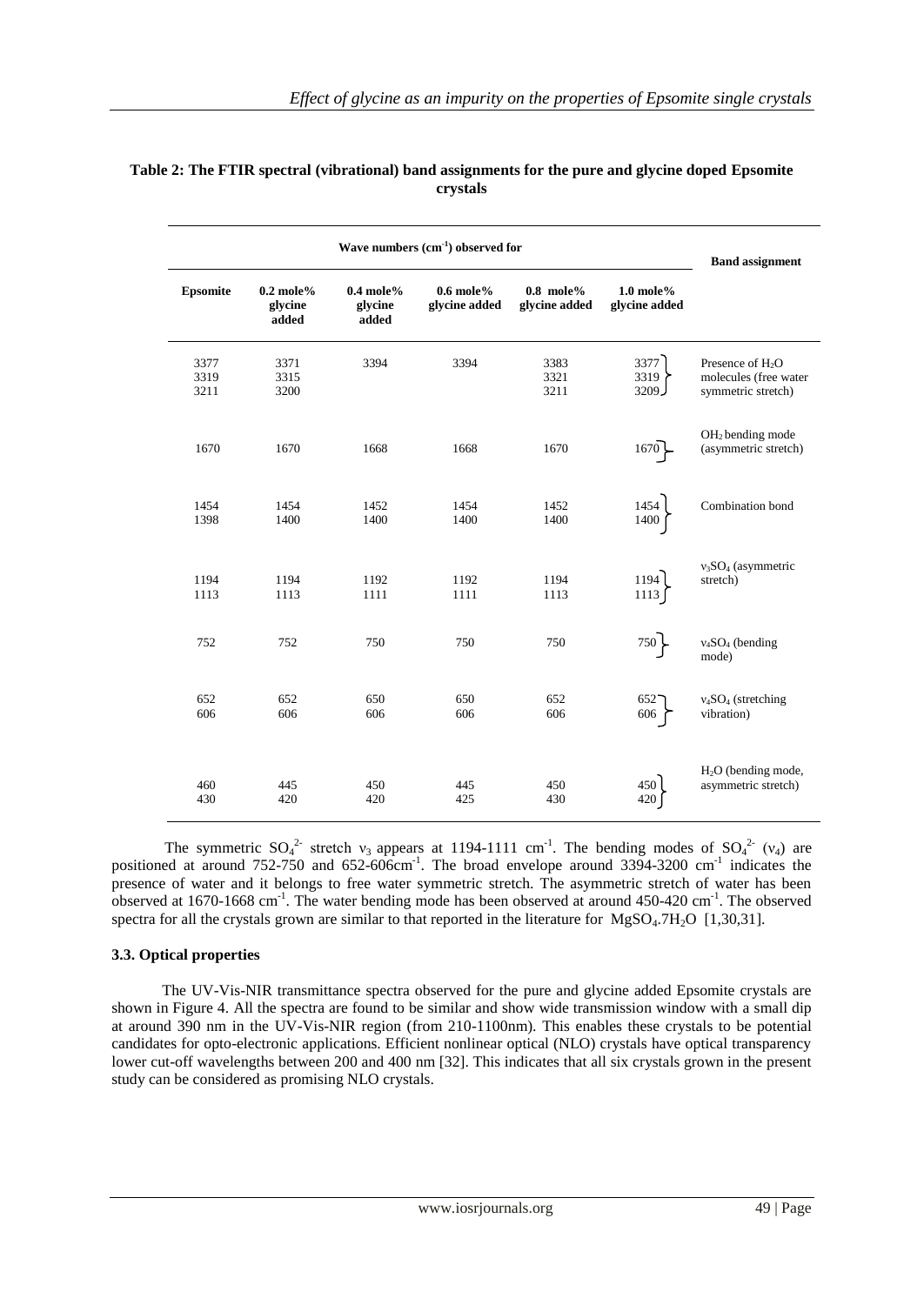

**Figure 4: The UV-Vis-NIR spectra observed for the pure and glycine doped MgSO4.7H2O crystals** 

Results obtained in the second harmonic generation (SHG) test conducted on all the grown crystalsindicate that all the six crystals grown are NLO active. The SHG efficiencies (compared to that of KDP) obtained are given in Table 3. The efficiency is maximum for pure Epsomite and minimum for 1.0 mole% glycine added Epsomite crystal.

**Table 3: The SHG efficiencies and work hardening coefficients observed for the pure and glycine doped Epsomite crystals**

| прэдник сгузинэ                               |                                            |  |  |  |  |  |
|-----------------------------------------------|--------------------------------------------|--|--|--|--|--|
| <b>SHG</b> efficiency (in<br><b>KDP</b> unit) | <b>Work hardening</b><br>co-efficients (n) |  |  |  |  |  |
| 0.70                                          | 9.11                                       |  |  |  |  |  |
| 0.66                                          | 5.76                                       |  |  |  |  |  |
| 0.58                                          | 3.38                                       |  |  |  |  |  |
| 0.60                                          | 3.12                                       |  |  |  |  |  |
| 0.64                                          | 6.62                                       |  |  |  |  |  |
| 0.55                                          | 4.77                                       |  |  |  |  |  |
|                                               |                                            |  |  |  |  |  |

### **3.4. Mechanical properties**

 The hardness behavior and log P versus log d plots for the pure and glycine added Epsomite crystals are shown in Figure 5. P is the load applied and d is the diagonal length of the indentation made on the crystal surface. The Vicker's hardness number is defined as

 $H_v = 1.8544 P / d^2$  kg/mm<sup>2</sup>

$$
(4)
$$



**Figure 5: The hardness behavior (a) and log P versus log d plots(b) observed for the pure and glycine doped MgSO4.7H2O crystals**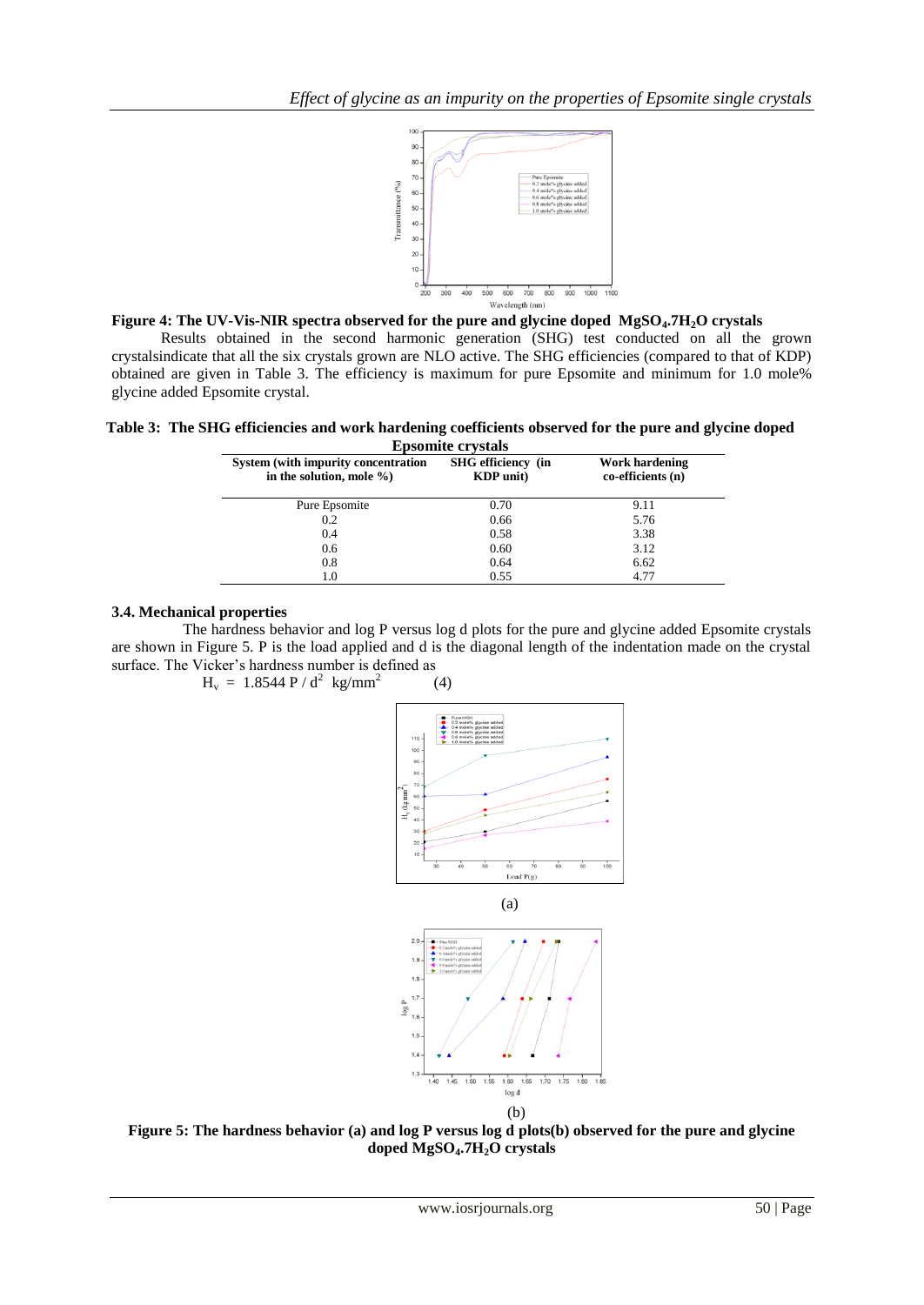The hardness number increases with increasing load (see Fig.5(a)) for all the six crystals studied. It increases up to a load of 100 g, above which cracks start developing. This may be due to the release of internal stress generation with indentation. The work hardening coefficients (n) estimated from the slopes of the bestfitted straight lines of log P versus log d curves (see Fig. 5(b)) are given in Table 3.

The Meyer's law [33] is expressed as

$$
P=k_1d^n\tag{5}
$$

where  $k_1$  is the material constant. Combination of equations (4) and (5) leads to the relation

$$
H_v = b P^{(n-2)/n}
$$
 (6)

where  $b = 1.8544k_1^{(1+2/n)}$ , a new constant. The above relation indicates that H<sub>v</sub> should increase with the load if n>2. The experimental data observed in the present study is in good agreement with the above confirming the normal indentation size effect (ISE) [34]. Onitsch and Hanneman have found that 'n' should lie between 1.0 and 1.6 for hard materials and above 1.6 for soft ones [34]. The 'n' values observed in the present study are all more than 1.6 which indicates that all the six crystals grown belong to the soft materials category.

#### **3.3. Electrical properties**

The electrical parameters, viz.,  $\sigma_{dc} \varepsilon_r$ , tan $\delta$  and  $\sigma_{ac}$  observed in the present study are shown in Figures 6-9. All the four electrical parameters are found to increase with the increase in temperature. This is a normal dielectric behavior. This can be understood on the basis that the mechanism of polarization is similar to the conduction process. The electronic exchange of the number of ions in the crystal gives local displacement of electrons in the direction of the applied field, which in turn gives rise to polarization.



**Figure 6: The DC electrical conductivities (σdc) observed for the pure and glycine doped MgSO4.7H2Ocrystals**



**Figure 7:The dielectric constants (εr) observed for the pure and glycine doped MgSO4.7H2O crystals**



**Figure 8: The dielectric loss factors (tan δ) observed for the pure and glycine doped MgSO4.7H2O crystals**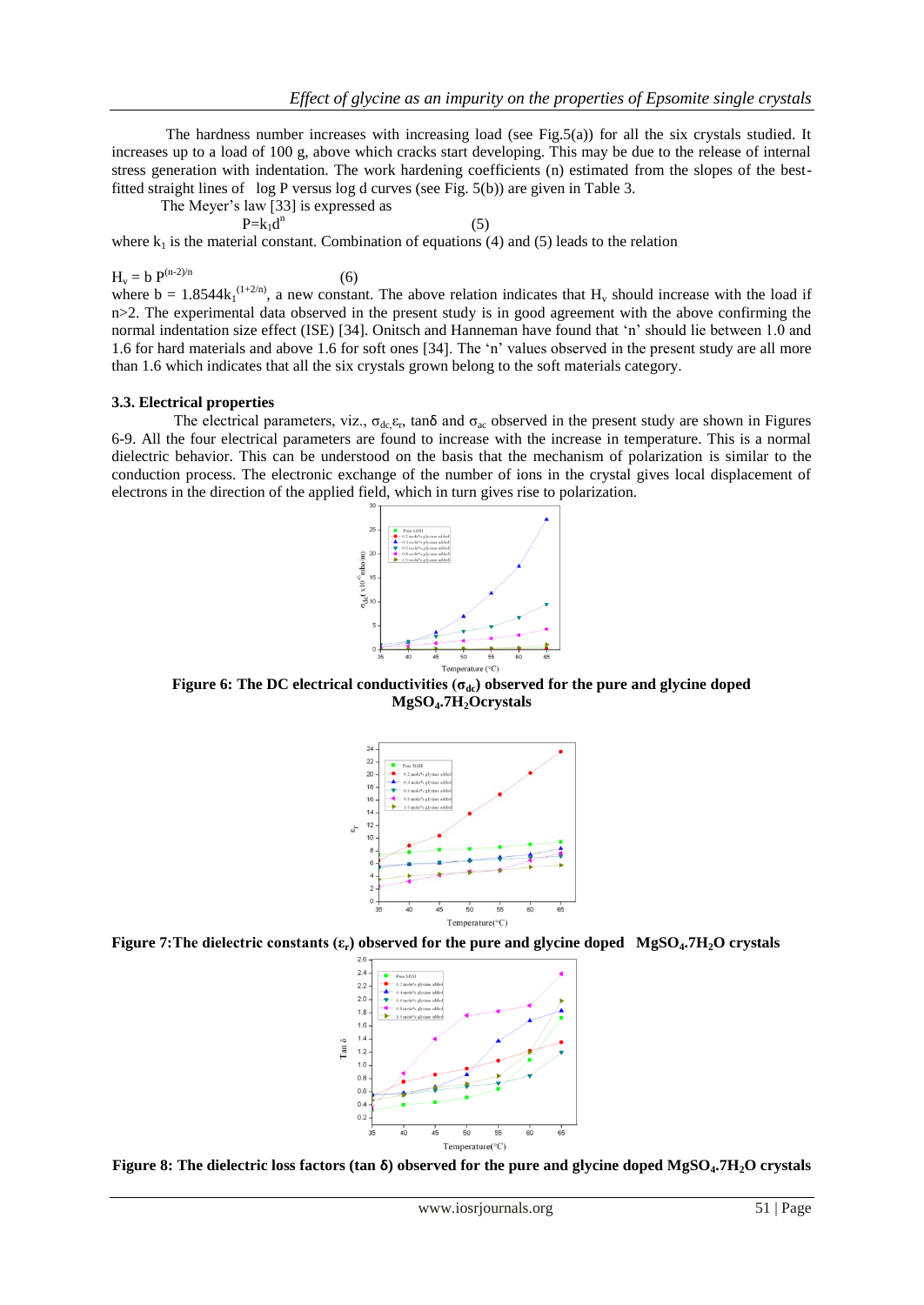

**Figure 9 :The AC electrical conductivities (σac) observed for the pure and glycine doped MgSO4.7H2O crystals**

 Electrical conduction in Epsomite crystals may be determined by the proton transport within the framework of hydrogen bonds. A combination of the following two mechanisms may be considered. The first mechanism is identical to the conductivity mechanism in ice also containing hydrogen bonds. According to the second mechanism, conductivity is associated with the incorporation into the crystal lattice of impurities and the formation of corresponding defects in ionic crystals. The proton conduction may be accounted for by motion of protons accompanied by a D defect (access of positive charge). Migration of these defects may only modify electric polarization and may not change the charge at an electrode [35]. The motion of defects occurs by some kind of rotation in the bond with defects. The speed of displacement  $v = va$ , where a and v are the distance and frequency respectively of the jump from one bond to the other. When the temperature of the crystal is increased there is a possibility of weakening of the hydrogen bonding system due to rotation of the hydroxyl ions in water molecules. The increase of conductivity with the increase in temperature observed in the present study can be understood as due to the temperature dependence of the proton transport.

Variation of  $\varepsilon_r$  with temperature is generally attributed to the crystal expansion, the electronic and ionic polarizations and the presence of impurities and crystal defects. The variation at low temperature is mainly due to the expansion and electronic and ionic polarizations. The increase at higher temperatures is mainly attributed to the thermally generated charge carriers and impurity dipoles. Varotsos [36] has shown that the electronic polarizability practically remains constant in the case of ioinic crystals. The increase in dielectric constant with temperature is essentially due to the temperature variation of ionic polarizability.

 All the four electrical parameters considered in the present study do not vary systematically with the impurity concentration. It is a known fact that glycine is a simple organic molecule and is expected to occupy the interstitial positions. The density measurement and PXRD analysis show a small decrease of density and lattice volume with the increase of impurity concentration taken in the solution used for the growth of single crystals. Moreover, the impurity concentrations considered in the present study are small. So, the impurity molecules can be assumed to replace the water molecules and ions  $(Mg^{2+})$  and  $SO_4^2$ ) to some extent in addition to occupying the interstitials in the Epsomite crystal matrix creating a disturbance in the hydrogen bonding system. As the conduction in Epsomite is protonic and mainly due to the water molecules and  $SO_4^2$  ions, the disturbance in the hydrogen bonding system may cause the conductivity to vary nonlinearly with the impurity concentration.

 It is interesting to note that impurity addition (with some concentrations leads to a reduction of dielectric constant significantly and consequently leads to low- $\varepsilon_r$  value dielectric material which is gaining more importance nowadays (as mentioned earlier). Higher concentrated glycine addition (0.8 and 1.0 mol %) leads to reduction of  $\varepsilon_r$  value ( $\varepsilon_r$  = 2.359 and 3.514 respectively at 35°C) significantly.

#### **IV. Conclusions**

Epsomite single crystals added with glycine have been grown successfully by the free evaporation method and characterized by density, PXRD, SHG, microhardness, electrical (DC and AC), FTIR and UV-Vis-NIR spectral measurements. All the six crystals grown are found to be stable in normal atmosphere and transparent in the wavelength range 210-1100 nm.The PXRD analysis confirms the crystalline nature and indicates that doping does not lead to significant distortion in the crystal structure. Tuning the optical, mechanical and electrical properties of Epsomite crystals could be understood as possible bydoping with glycine. The crystals are found to be NLO active, mechanically soft and exhibit normal dielectric behavior. Analysis of the DC and AC electrical conductivity data indicates that the conductivity is due to the proton transport. The present study indicates that doping Epsomite with glycine leads to the discovery of promising NLO active and low- $\varepsilon_r$  value dielectric materials.